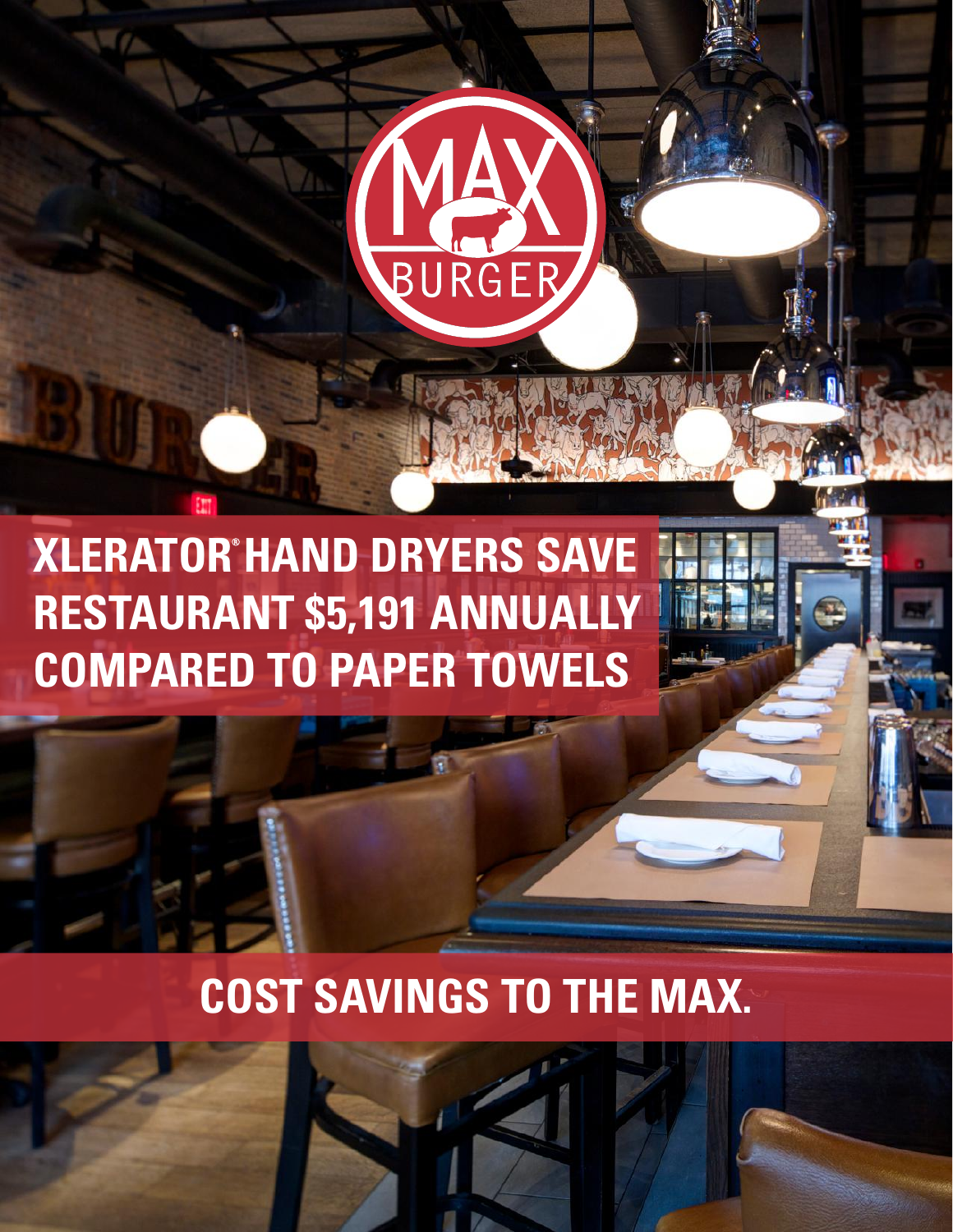## **PROBLEM**

4,000 Visitors Weekly + 750,000 Paper Towels Annually = Clogged Toilets, Dirty Restrooms, Poor Brand Image, Huge Expense

#### **SOLUTION** XLERATOR Hand Dryers

## **RESULTS**

Improved Guest Experience, Annual Cost Savings of \$5,191, Hygienic Restrooms, Reduced Labor, Maintenance and Waste



### A SMART MANAGEMENT DECISION

"Just like the growing trend of customers looking for fine dining experiences that don't break the bank, it's my job to spot the latest trends that can help us cut costs," said Tim Taillefer, General Manager of the Max Burger location that opened in 2012. "The best investment we made when opening the second location of Max Burger was XLERATOR Hand Dryers." XLERATOR is the original, patented, high-speed, energy-efficient hand dryer. It represents a 95-percent cost savings when compared to paper towels and eliminates their maintenance and waste while creating a more hygienic restroom environment. "XLERATOR helps us save money versus paper towels, and their durability and reliability have made them the industry standard," continued Taillefer.

Taillefer said part of his responsibilities as General Manager is the role of "Mr. Fix It," so he is acutely aware of why the XLERATOR Hand Dryer has become the industry standard. "I've been in the restaurant industry for almost two decades, and after the first year everything begins to break. Unlike XLERATOR Hand Dryers, many of our restroom fixtures have needed replacement, like the automatic soap dispensers and toilet seats."

He went on to explain that XLERATOR Hand Dryers were not the first hand-drying solution in place at Max restaurants. "At another Max restaurant location we had installed the trough-style hand dryers and it was my job to clean them – a dirty job. They were high maintenance and included trays to collect excess water that needed to be emptied out frequently. The bacteria buildup was overwhelming… I will never forget the smell alone."

"The trough-style was a real problem for us," agreed Restaurant Manager Laura Katsoulis. "The cleaning elements became an issue, as they fill with water. We had to maintain those. With the XLERATOR, it maintains itself."

**"The best investment we made when opening the second location of Max Burger was XLERATOR hand dryers."**

> **X TIM TAILLEFER GENERAL MANAGER** AT MAX BURGER

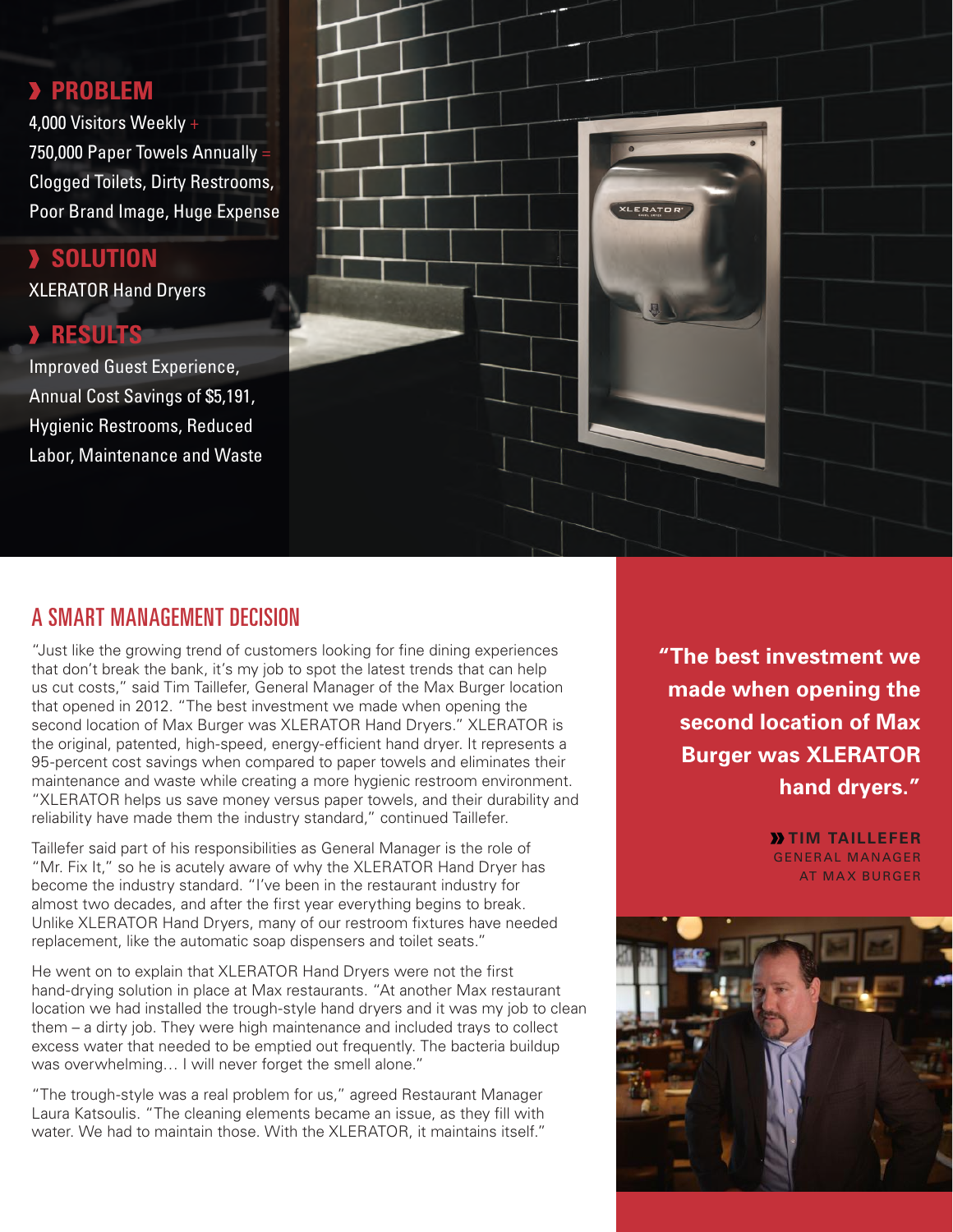**"The trough-style was a real problem for us. The cleaning elements became an issue, as they fill with water. We had to maintain those. With the XLERATOR, it maintains itself."**

**LAURA KATSOULIS** RESTAURANT MANAGER AT MAX BURGER

## A HYGIENIC SOLUTION

Hygiene is particularly important for the restaurant industry, which Taillefer said is another reason why the XLERATOR was the right choice. "Your restrooms have to be as clean as your kitchen; that goes without saying. If you have a guest who goes into a dirty bathroom, they're going to be scared. They're going to be wondering what's going on their plate."

The XLERATOR Hand Dryers are a hygienic solution for Max Burger's restrooms. "We serve about 4,000 people a week, so it's great that guests and staff don't have to touch anything when they use the XLERATOR." The hands-free approach prevents the spread of illness, "which is a big advantage for the food service industry because the flu can wipe out half my staff in a day," Taillefer added.

The XLERATOR is the only hand dryer in the industry with a dry time of 8 seconds\* — tested to guidelines from the Global Hand Dryer PCR published by UL Environment — and it uses 80 percent less energy than conventional hand dryers. It represents a 95-percent cost savings when compared to paper towels, eliminating their labor, maintenance and waste.





**"Your restrooms have to be as clean as your kitchen; that goes without saying. If you have a guest who goes into a dirty bathroom, they're going to be scared. They're going to be wondering what's going on their plate."**

**X**TIM TAILLEFER